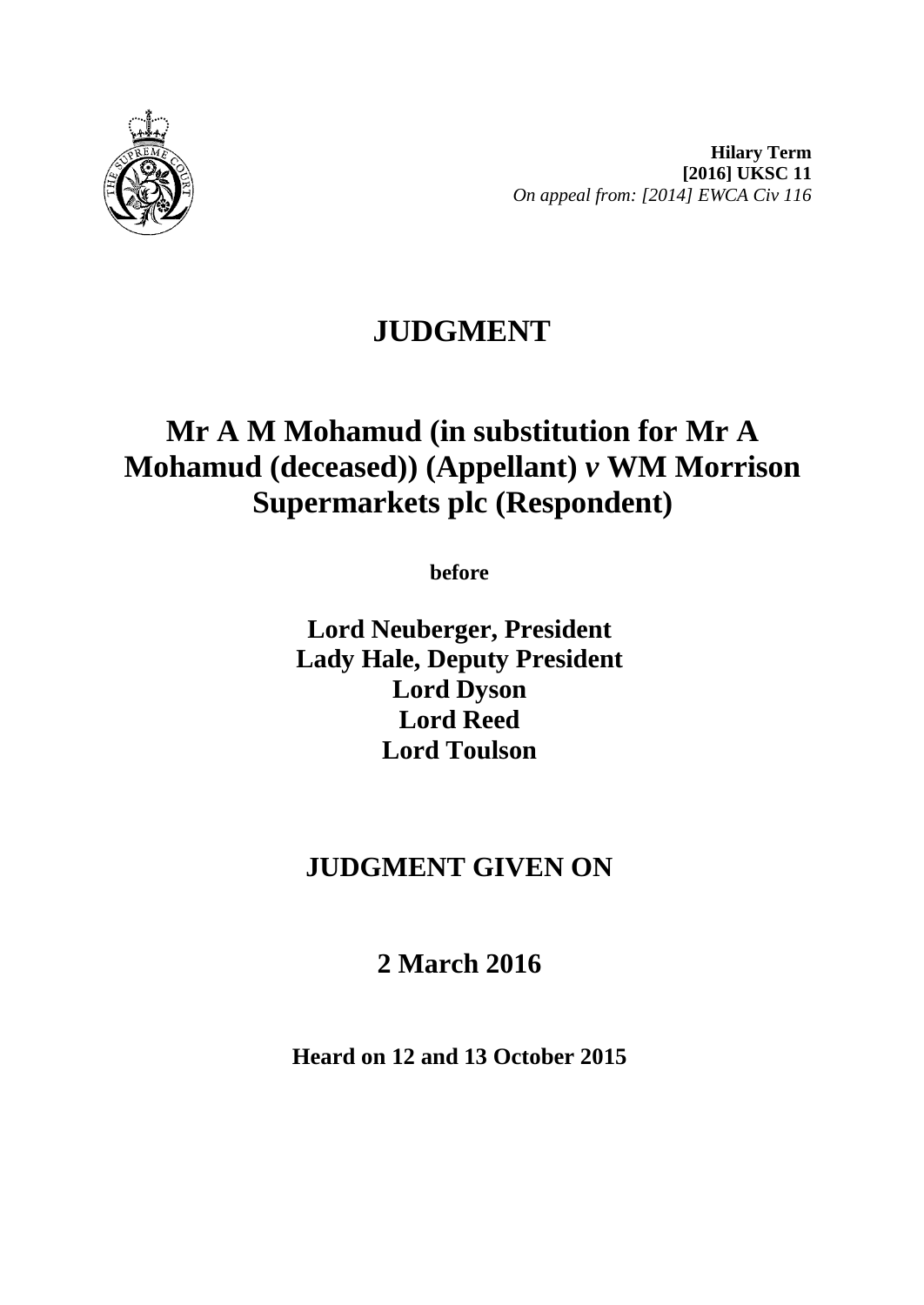(Instructed by Bar Pro Bono Unit )

*Appellant Respondent* Joel Donovan QC Benjamin Browne QC Adam Ohringer **Roger Harris** Roger Harris Isabel Barter (Instructed by Gordons LLP )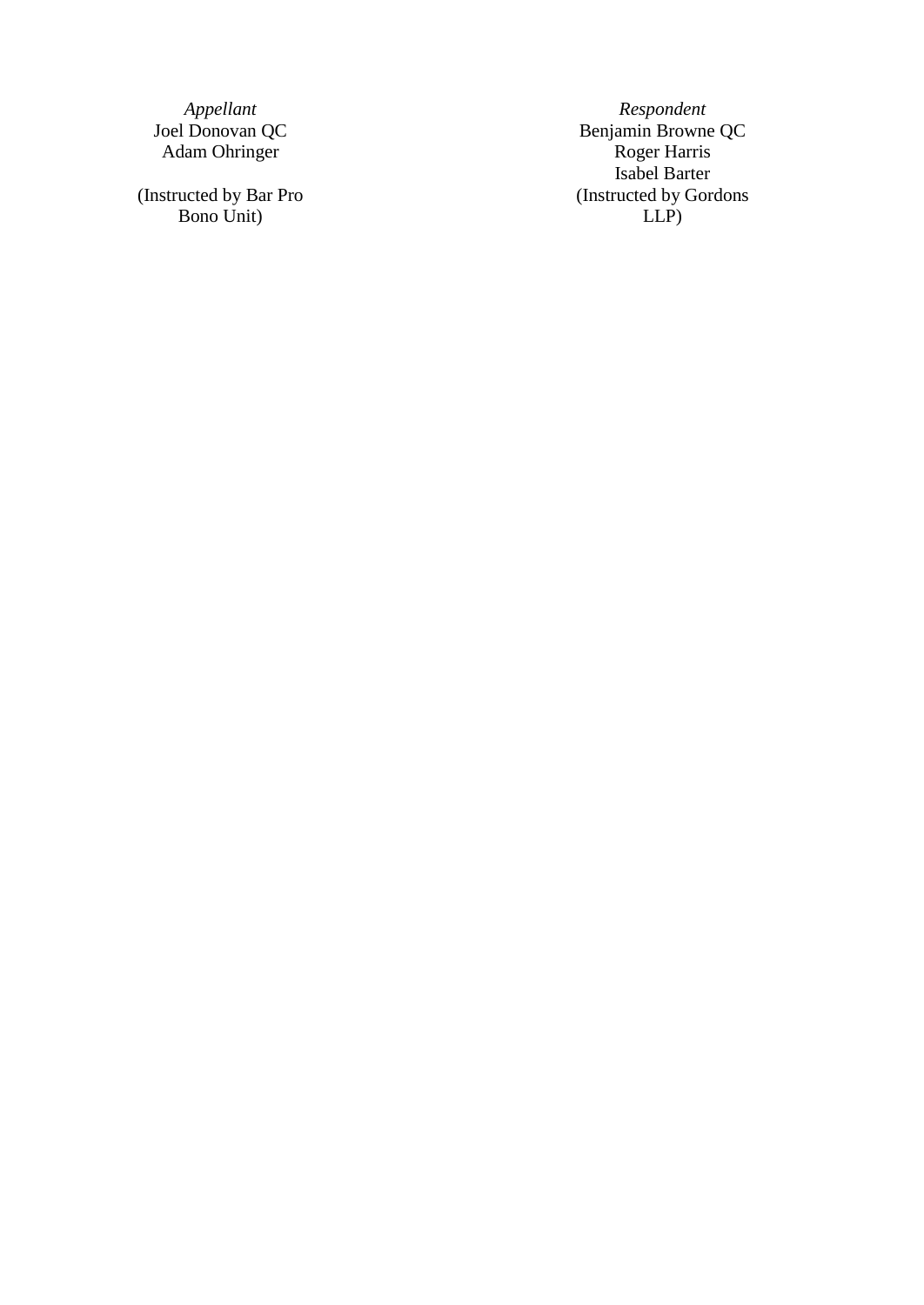### **LORD TOULSON: (with whom Lord Neuberger, Lady Hale, Lord Dyson and Lord Reed agree)**

1. Vicarious liability in tort requires, first, a relationship between the defendant and the wrongdoer, and secondly, a connection between that relationship and the wrongdoer's act or default, such as to make it just that the defendant should be held legally responsible to the claimant for the consequences of the wrongdoer's conduct. In this case the wrongdoer was employed by the defendant, and so there is no issue about the first requirement. The issue in the appeal is whether there was sufficient connection between the wrongdoer's employment and his conduct towards the claimant to make the defendant legally responsible. By contrast, the case of *Cox v Ministry of Justice* [2016] UKSC 10, which was heard by the same division of the court at the same time, is concerned with the first requirement. The judgments are separate because the claims and issues are separate, but they are intended to be complementary to each other in their legal analysis. In preparing this judgment I have had the benefit of Lord Reed's judgment in *Cox*, and I agree fully with his reasoning and conclusion.

2. The question in this appeal concerns an employer's vicarious liability in tort for an assault carried out by an employee. It is a subject which has troubled the courts on numerous occasions and the case law is not entirely consistent. In addressing the issues which it raises, it will be necessary to examine how the law in this area has developed, what stage it has reached and whether it is in need of significant change.

#### *Facts*

3. In this case the victim was a customer. I will call him the claimant although he sadly died from an illness unrelated to his claim before his appeal was heard by this court. The respondent company is a well known operator of a chain of supermarkets. It has premises in Small Heath, Birmingham, which include a petrol station. The petrol station has a kiosk with the usual display of goods and a counter where customers pay for their purchases. One of the company's employees was Mr Amjid Khan. His job was to see that the petrol pumps and the kiosk were kept in good running order and to serve customers.

4. The claimant was of Somali origin. On the morning of 15 March 2008 he was on his way to take part with other members of his community in an event in London. While he was at the petrol station he decided to inquire whether it would be possible to print some documents from a USB stick which he was carrying.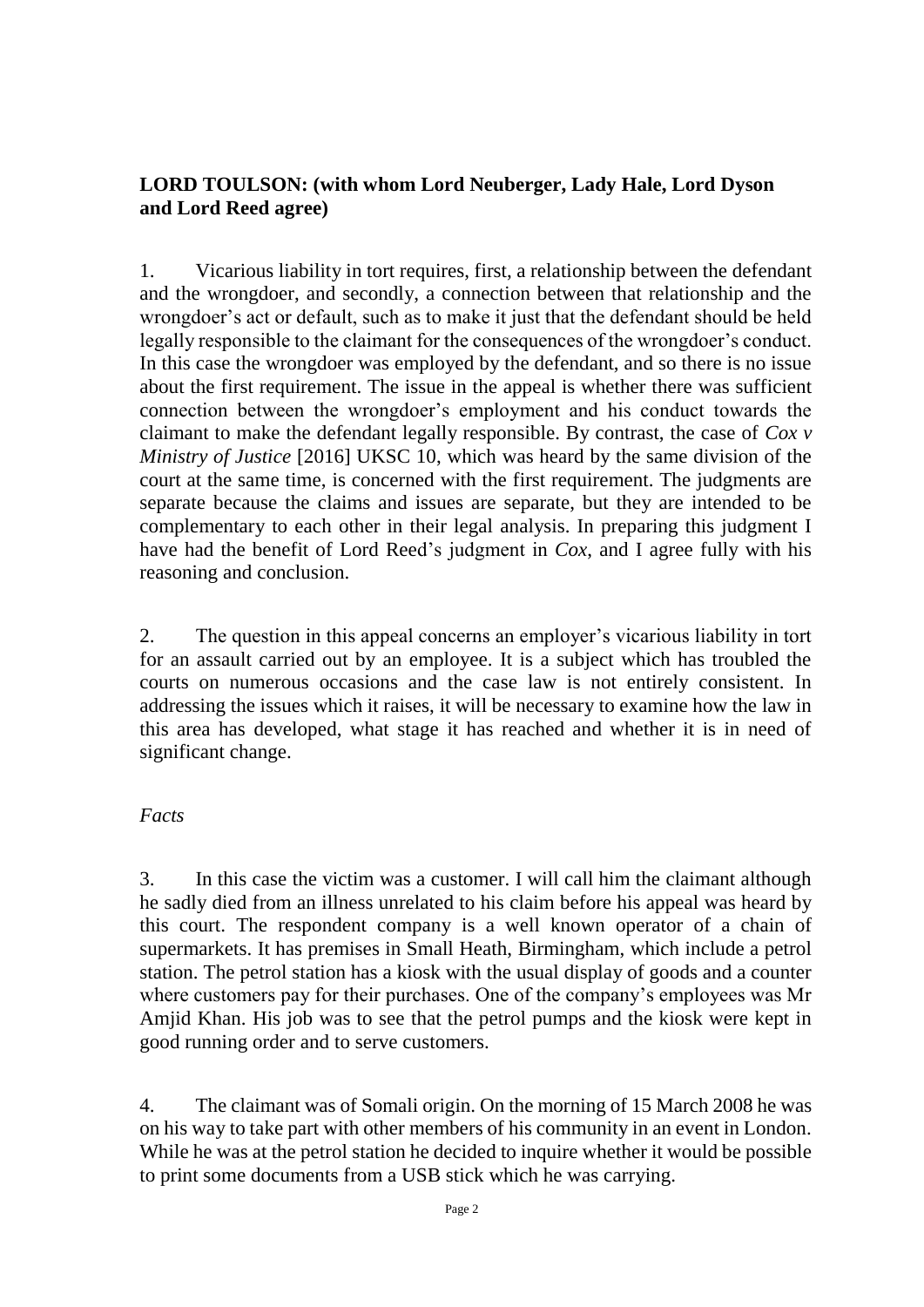5. The trial judge, Mr Recorder Khangure QC, accepted in full the claimant's account of what followed. The claimant went into the kiosk and explained to the staff what he wanted. There were two or three staff present. Mr Khan, who was behind the counter, replied by saying "We don't do such shit". The claimant protested at being spoken to in that manner. Using foul, racist and threatening language, Mr Khan ordered the claimant to leave. The claimant walked out of the kiosk and returned to his car by the air pump. He was followed by Mr Khan. The claimant got into his car and switched on the engine, but before he could drive off Mr Khan opened the front passenger door and told him in threatening words never to come back. The claimant told Mr Khan to get out of the car and shut the passenger door. Instead, Mr Khan punched the claimant on his left temple, causing him pain and shock. The claimant switched off the engine and got out in order to walk round and close the passenger door. At this point Mr Khan again punched him in the head, knocked him to the floor and subjected him to a serious attack, involving punches and kicks, while the claimant lay curled up on the petrol station forecourt, trying to protect his head from the blows. In carrying out the attack Mr Khan ignored instructions from his supervisor, who came on the scene at some stage and tried to stop Mr Khan from behaving as he did. The judge concluded that the reasons for Mr Khan's behaviour were a matter of speculation. The claimant himself had said and done nothing which could be considered abusive or aggressive.

#### *The trial judge's decision*

6. In a detailed and impressive judgment, the judge reviewed the principal authorities. He expressed great sympathy for the claimant but concluded that the company was not vicariously liable for Mr Khan's unprovoked assault. His principal reason was that although Mr Khan's job involved some interaction with customers and members of the public who attended the kiosk, it involved nothing more than serving and helping them. There was not a sufficiently close connection between what he was employed to do and his tortious conduct for his employer to be held vicariously liable, applying the "close connection" test laid down in *Lister v Hesley Hall Ltd* [2001] UKHL 22; [2001] 1 AC 215 and followed in later cases including *Dubai Aluminium Co Ltd v Salaam* [2002] UKHL 48; [2003] 2 AC 366. A further reason given by the judge was that Mr Khan made a positive decision to come out from behind the counter and follow the claimant out of the kiosk in contravention of instructions given to him.

#### *The Court of Appeal's decision*

7. The Court of Appeal (Arden, Treacy and Christopher Clarke LJJ) upheld the judge's decision that the claim against the company failed the "close connection" test. The main points made in the judgments were that Mr Khan's duties were circumscribed. He was not given duties involving a clear possibility of confrontation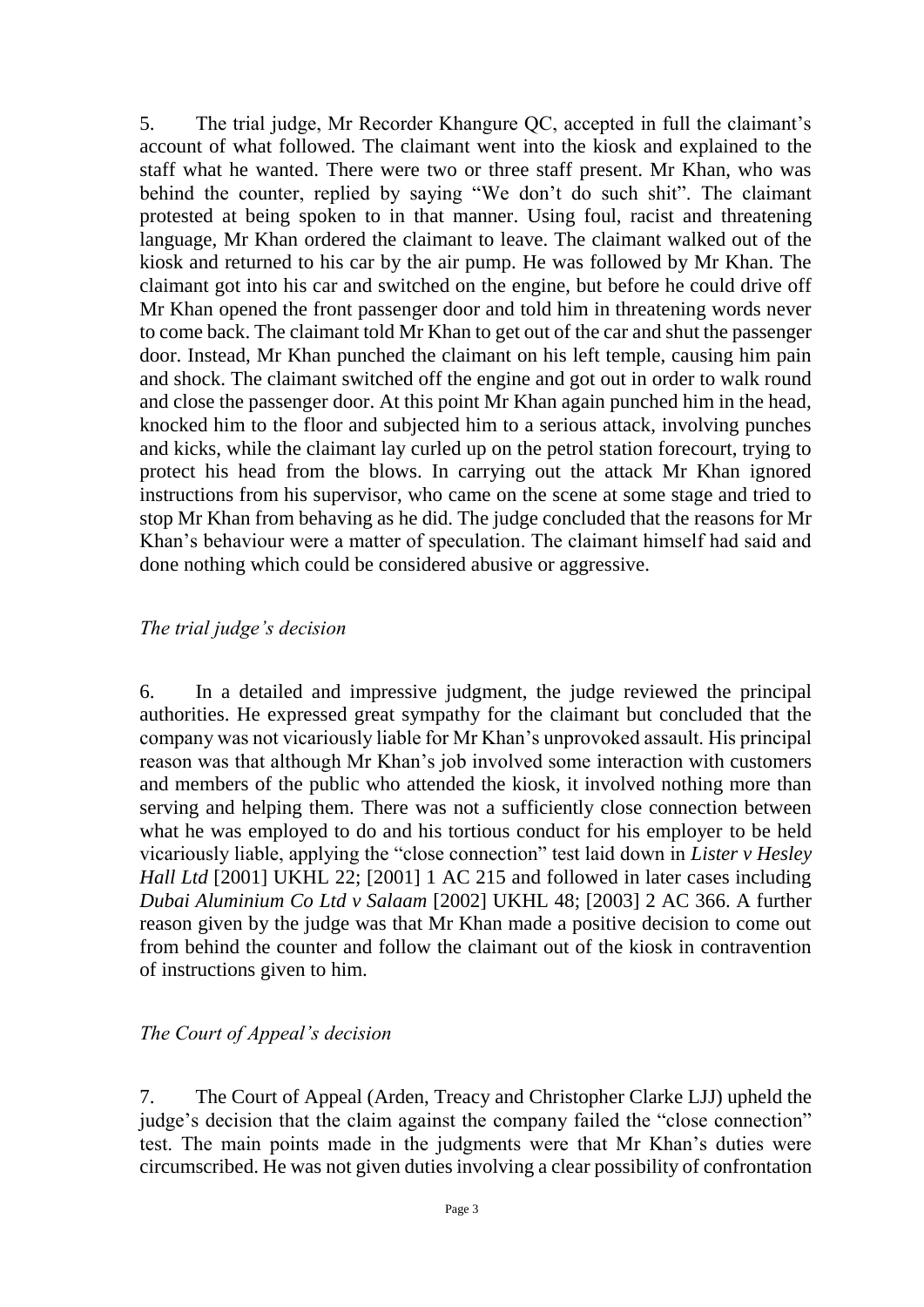or placed in a situation where an outbreak of violence was likely. The fact that his employment involved interaction with customers was not enough to make his employers liable for his use of violence towards the claimant.

8. Christopher Clarke LJ added that if the question had been simply whether it would be fair and just for the company to be required to compensate the claimant for his injuries from the assault, there would be strong grounds for saying that it should. The assault arose out of an interchange which began when the claimant asked to be supplied with a service which he thought the company could provide. Mr Khan, whose job it was to deal with such a request, followed up his refusal with an apparently motiveless attack on the customer, who was in no way at fault. The customer was entitled to expect a polite response. Instead he was struck on the head and kicked when on the ground. In those circumstances it could be said that the employer could fairly be expected to bear the cost of compensation, rather than that the victim should be left without any civil remedy except against an assailant who was unlikely to be able to pay full compensation. However, he concluded that this was not the legal test, and that the fact that Mr Khan's job involved interaction with the public did not provide the degree of connection between his employment and the assault which was necessary for the employer to be held vicariously liable. Christopher Clarke LJ said that he was attracted for a time by the proposition that the assault could be looked at as a perverse execution of Mr Khan's duty to engage with customers, but he considered that such an approach parted company with reality.

#### *Grounds of appeal*

9. In this court the claimant's primary argument was that the time has come for a new test of vicarious liability. In place of the "close connection" test the courts should apply a broader test of "representative capacity". In the case of a tort committed by an employee, the decisive question should be whether a reasonable observer would consider the employee to be acting in the capacity of a representative of the employer at the time of committing the tort. A company should be liable for the acts of its human embodiment. In the present case, Mr Khan was the company's employed representative in dealing with a customer. What mattered was not just the closeness of the connection between his duties to his employer and his tortious conduct, but the setting which the employer had created. The employer created the setting by putting the employee into contact and close physical proximity with the claimant. Alternatively, it was argued that the claimant should in any event have succeeded because he was a lawful visitor to the premises and Mr Khan was acting within the field of activities assigned to him in dealing with the claimant.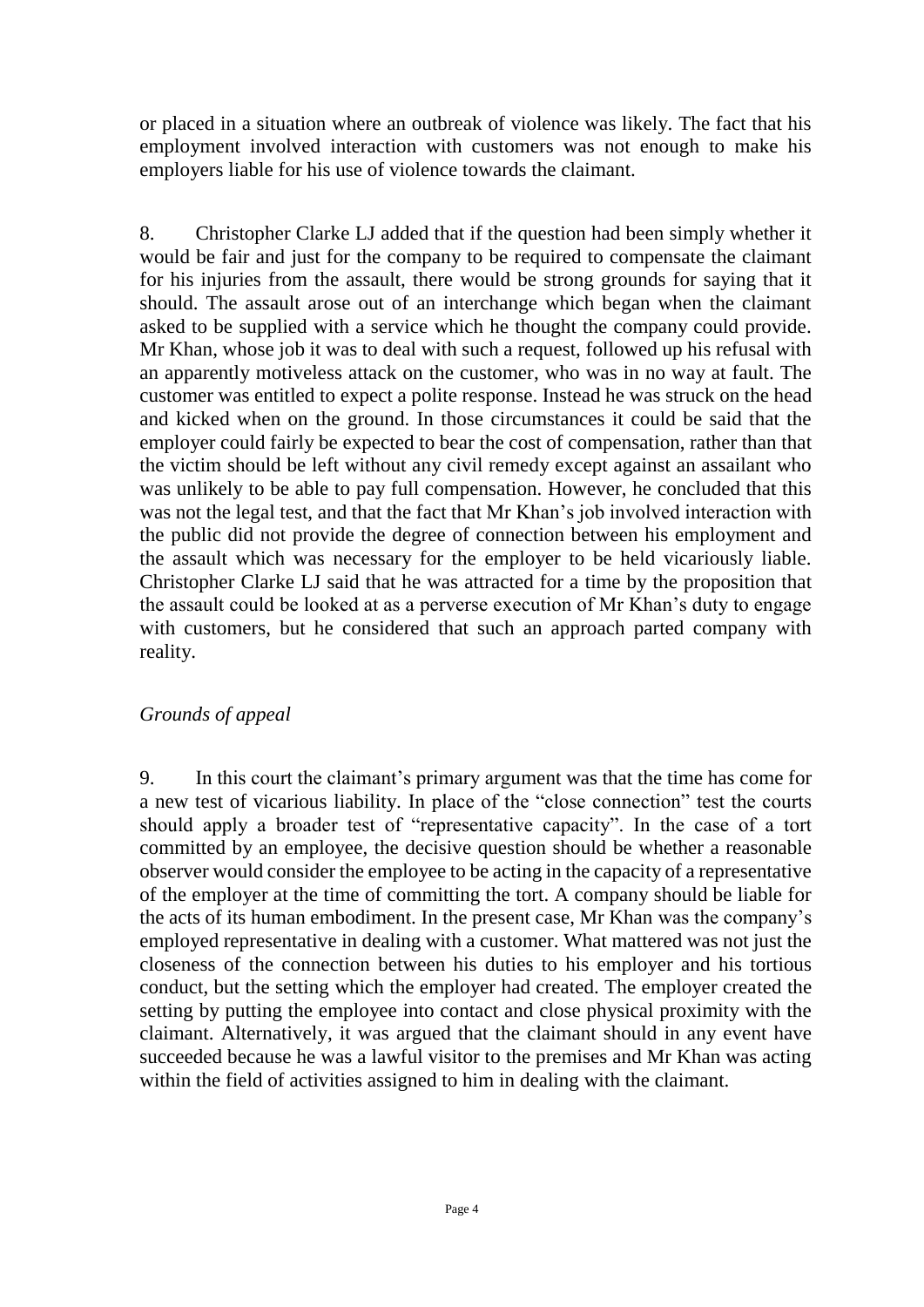10. The development of the doctrine of vicarious liability can be traced to a number of factors; in part to legal theories, of which there have been several; in part to changes in the structure and size of economic and other (eg charitable) enterprises; and in part to changes in social attitudes and the courts' sense of justice and fairness, particularly when faced with new problems such a cases of sexual abuse of children by people in a position of authority.

11. According to Holdsworth's *A History of English Law* (1908) (vol 3, pp 383- 387) in medieval times the general principle was that a master was only liable at civil law for misdeeds of his servants if done by his command and consent. "It would be against all reason", said counsel in the reign of Henry IV, "to impute blame or default to a man, when he has none in him, for the carelessness of his servants cannot be said to be his act" (YB 2 Hy IV Pasch pl 5). But there were some exceptions, which today would be classed as instances of non-delegable duty. Liability for damage by fire was an example. The law imposed on house holders a duty to keep their fires from damaging their neighbours. If a fire was caused by a servant or guest, and it damaged a neighbour's house, the owner was liable. He could escape liability only by showing that the fire originated from the act of a stranger (YB 2 Hy IV Pasch pl 6).

12. The 17th century was a century of expansion of commerce and industry, and vicarious liability began to be broadened. Holt CJ was particularly influential in this development. In *Boson v Sandford* (1691) 2 Salk 440 a shipper of goods sued the ship owner for damage caused by the negligence of the master. Eyre J held that there was no difference between a land carrier and a water carrier, and therefore the owners were under a special liability as carriers for the acts of their servants; but Holt CJ rested his judgment on the broad principle that "whoever employs another is answerable for him, and undertakes for his care to all that make use of him". (The action failed on a technical pleading point.)

13. In *Tuberville v Stamp* (1698) 1 Ld Raym 264, Skinner 681, SC Comb 459, the plaintiff complained that the defendant's servant lit a fire on heath land which destroyed the heath growing on the plaintiff's land. The majority of the judges held that the plaintiff had a cause of action under the medieval rule about liability for fire; but Holt CJ doubted whether that rule applied to fires other than in houses, and he based liability (according to the report in Comb.) on the broader ground that "if my servant doth anything prejudicial to another, it shall bind me, when it may be presumed that he acts by my authority, being about my business".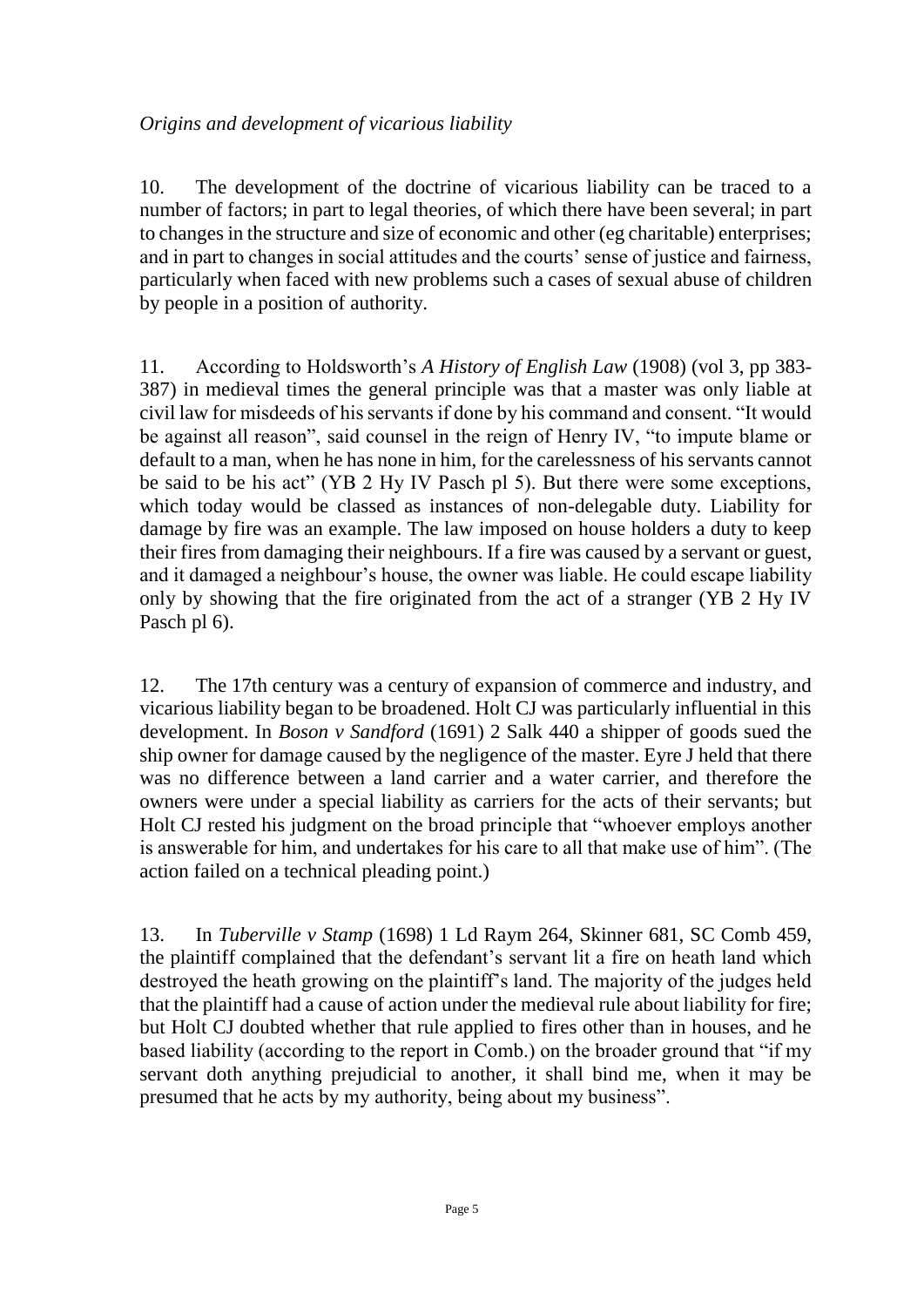14. Holt CJ did not confine this principle to cases of negligence. In *Hern v Nichols* (1700) 1 Salk 289, the plaintiff brought an action on the case for deceit, alleging that he bought several parcels of silk under a fraudulent representation by the defendant's factor that it was another kind of silk. The factor was operating overseas and there was no evidence of deceit on the part of the defendant personally. Holt CJ held that the defendant was nevertheless liable "for seeing somebody must be a loser by this deceit, it is more reason that he that employs and puts a trust and confidence in a deceiver should be a loser, than a stranger".

15. Holt CJ gave the same explanation for the development of the principle in *Sir Robert Wayland's Case* (1706) 3 Salk 234, "the master at his peril ought to take care what servant he employs; and it is more reasonable that he should suffer for the cheats of his servant than strangers and tradesmen".

16. Holt CJ also held that for the master to be liable the servant's act had to be within the area of the authority given to him: *Middleton v Fowler* (1699) 1 Salk 282.

17. Holdsworth noted that the first case in which the modern principle can begin to be seen was the admiralty case of *Boson v Sandford*, and he considered it not unlikely that necessities arising from the demands of the commercial world, and the influence of Roman law on the admiralty courts, led to the introduction of ideas which then permeated to the common law courts (vol 8, p 476). He also observed that this was only one of the influences and that a number of reasons were put forward to explain the basis of vicarious liability. These he summarised as follows (at p 477):

> "It was sometimes put on the ground that the master by implication undertakes to answer for his servant's tort - which is clearly not true. Sometimes it was put on the ground that the servant had an implied authority so to act - which again is clearly not true. Sometimes it was grounded on the fiction that the wrong of the servant is the wrong of the master, from which the conclusion was drawn that the master must be liable because no man shall be allowed to make any advantage of his own wrong; and sometimes on the ground that the master who chooses a careless servant is liable for making a careless choice. Blackstone gives all these reasons for this principle. In addition, he deals with the totally different case where a master has actually authorised the commission of a tort; and cites most of the mediaeval cases of vicarious liability with the special reasons for each of them. It is not surprising that he should take refuge in the maxim 'qui facit per alium facit per se' or that others should have used in a similar way the maxim 'respondeat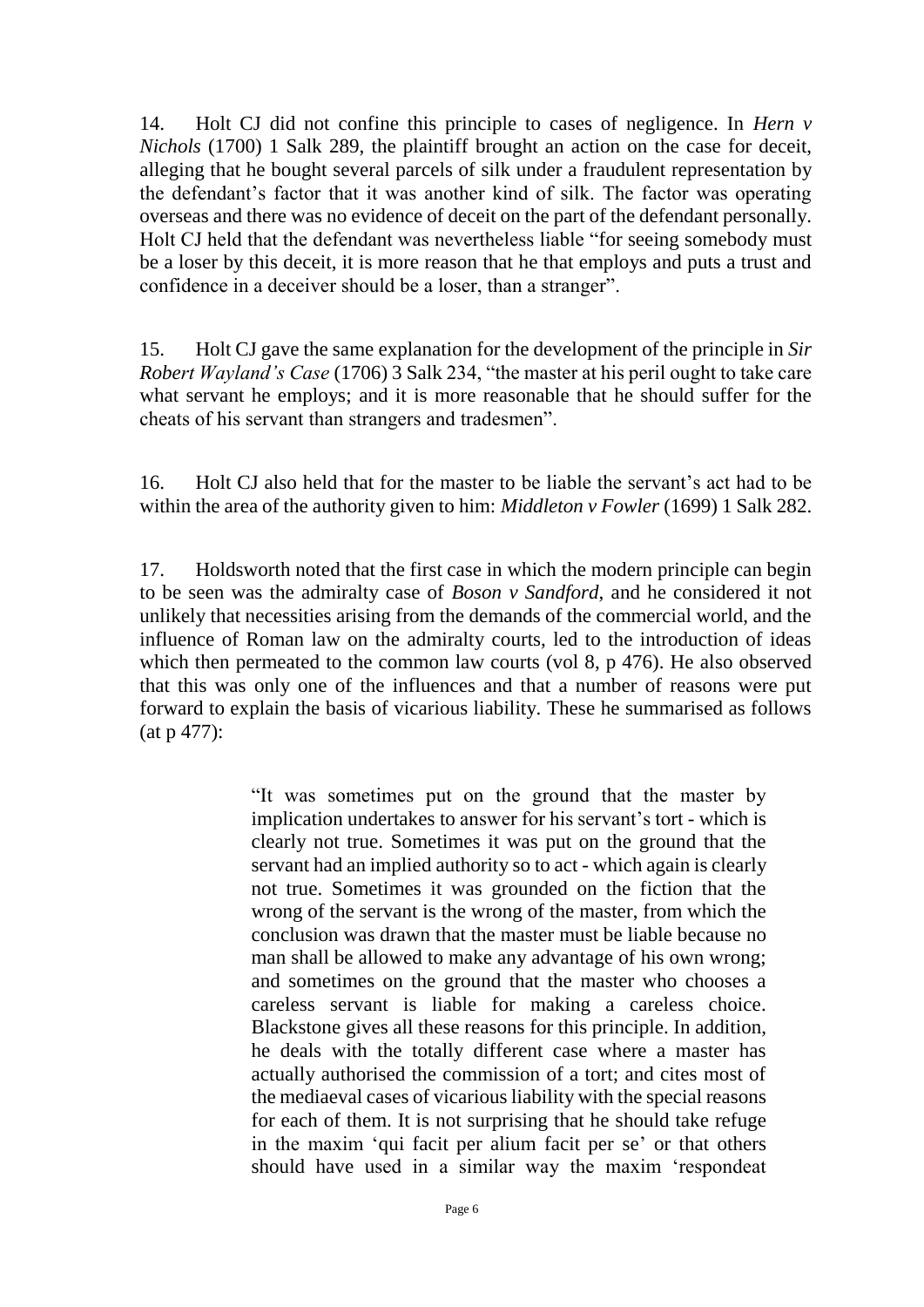superior'. His treatment of the matter illustrates the confusion of the authorities; and it is noteworthy that he does not allude to the true reason for the rule - the reason of public policy - which Holt CJ, gave in *Hern v Nichols* and in *Wayland's Case*."

18. In *Barwick v English Joint Stock Bank* (1867) 2 LR Exch 259, 265, Willes J described it as settled since Lord Holt's time that a principal is answerable for the act of an agent in the course of his business, but it was argued in that case (despite the decision in *Hern v Nichols*) that a principal was not liable for a fraudulent act of his agent. Willes J rejected that argument, holding that "no sensible distinction can be drawn between the case of fraud and the case of any other wrong". He cited authorities in which the doctrine had been applied, for example, in cases of direct trespass to goods and false imprisonment, and he observed (at p 266):

> "In all these cases it may be said, as it was said here, that the master has not authorized the act. It is true, he has not authorized the particular act, but he has put the agent in his place to do that class of acts, and he must be answerable for the manner in which the agent has conducted himself in doing the business which it was the act of his master to place him in."

19. His judgment gave rise to difficulties of a different kind because it included the following statement (at p 265):

> "The general rule is, that the master is answerable for every such wrong of the servant or agent as is committed in the course of the service *and for the master's benefit*, though no express command or privity of the master be proved." (Emphasis added.)

20. The words in italics were used in later cases to support the argument that in order to establish vicarious liability it was necessary to show that the employee's misdeed was committed for the employer's benefit. This argument was rejected by the House of Lords in the landmark case of *Lloyd v Grace, Smith & Co* [1912] AC 716. A solicitor's clerk, who was entrusted by the defendant firm with managing its conveyancing department, defrauded the plaintiff, who had come to the firm for advice about two properties left to her by her late husband. He advised her to sell and procured her signature on documents conveying the properties to himself, which he disposed of for his own benefit. It was held that the firm was liable for his fraud. Lord Macnaghten, who gave the leading judgment (with which Lord Loreburn LC and Lord Atkinson agreed) and Lord Halsbury both referred with approval to the general principle enunciated by Lord Holt (pp 726-727 and 732).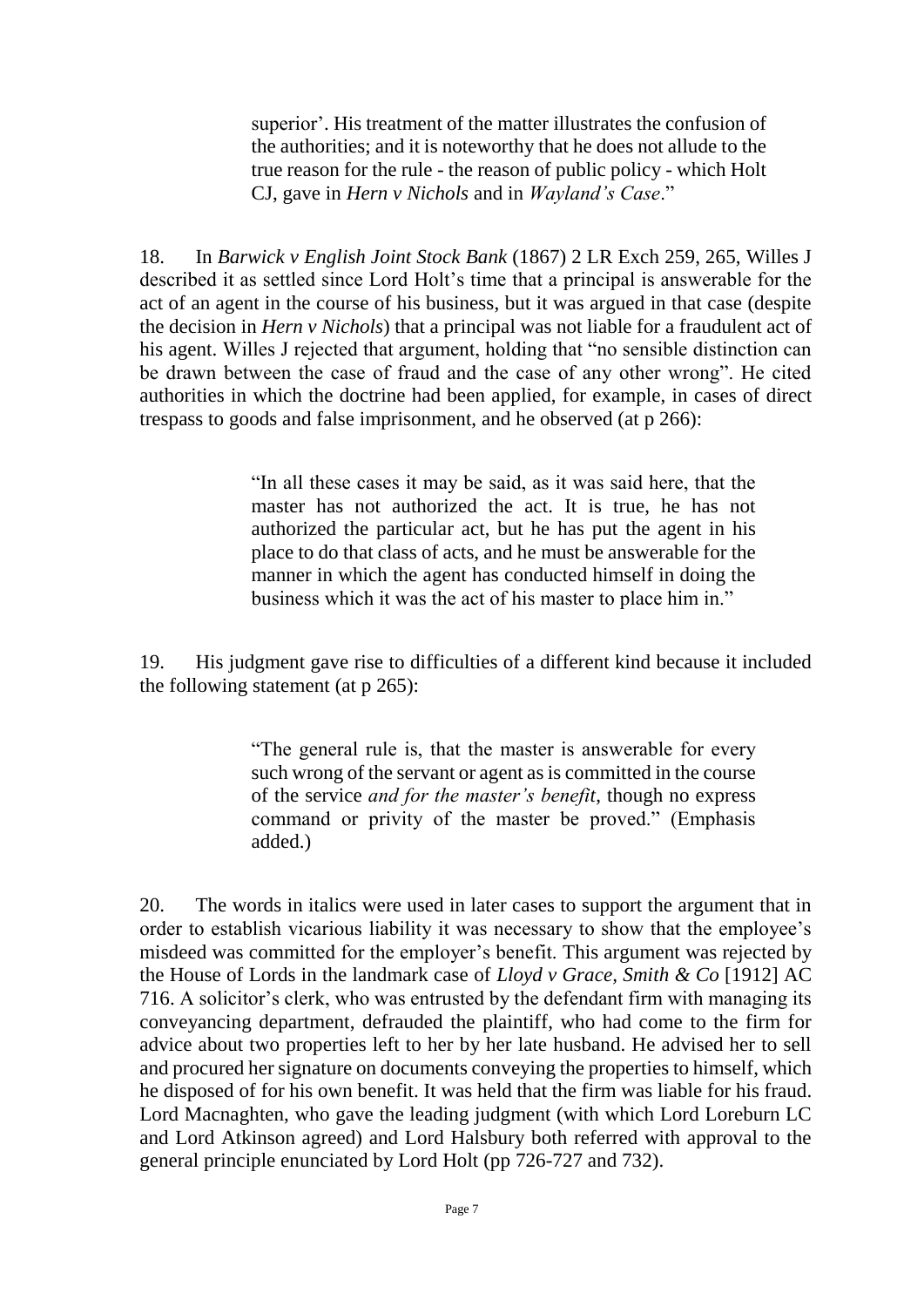21. Lord Macnaghten, at pp 735-736, also endorsed Lord Blackburn's interpretation of *Barwick's* case in *Houldsworth v City of Glasgow Bank* (1880) 5 App Cas 317, 339, namely that the substantial point decided in that case was that "an innocent principal was civilly responsible for the fraud of his authorised agent, acting within his authority, to the same extent as if it was his own fraud".

22. Lord Macnaghten recognised the difficulty of trying to give a precise meaning to the expression "within his authority". He referred at pp 732-734 to the discussion of the subject by Sir Montague Smith in *Mackay v Commercial Bank of New Brunswick* (1874) LR 5 PC 394, 410, who observed that since it may be generally assumed that, in mercantile transactions, principals do not authorise their agents to act fraudulently, frauds are beyond the agent's authority in the narrowest sense of which the expression admits; but that so narrow a sense would be opposed to justice and so a wider construction had been put on the words, and that it was difficult to define how far it went. Lord Macnaghten (at p 736) agreed that what is meant by the expressions "acting within his authority", "acting in the course of his employment" and "acting within the scope of his agency" (as applied to an agent) is not easy to define, but he said that whichever expression is used, it must be construed liberally.

23. Lord Macnaghten noted that it was within the scope of the clerk's employment to advise clients regarding the best way to sell property and the execution of any necessary documents. He concluded that the clerk was therefore acting within the scope of his employment. Lord Macnaghten also made the broader point that it would be unjust if the firm were not held liable. The clerk was its "accredited representative": p 738. It was right that the loss from his fraud should be suffered by the person who placed him in that position rather than the client who dealt with him as the firm's representative.

24. Although taking properties from the plaintiff was far removed from what the wrongdoer was employed to do, the justice of the decision is obvious. The wrongdoer was trusted both by his firm and by its client. They were each innocent, but one of them had to bear the loss, and it was right that it should be the employer on the principle stated by Lord Holt in *Hern v Nichols*. The firm employed the wrongdoer and placed him in a position to deal with the claimant; he abused that position and took advantage of her. It was fairer that the firm should suffer for the cheating by their employee than the client who was cheated.

25. In 1907 Salmond published the first edition of his text book on the *Law of Torts.* He defined a wrongful act by a servant in the course of his employment as "either (a) a wrongful act authorised by the master or (b) a wrongful and unauthorised *mode* of doing some act authorised by the master", with the amplification that a master is liable for acts which he has not authorised if they are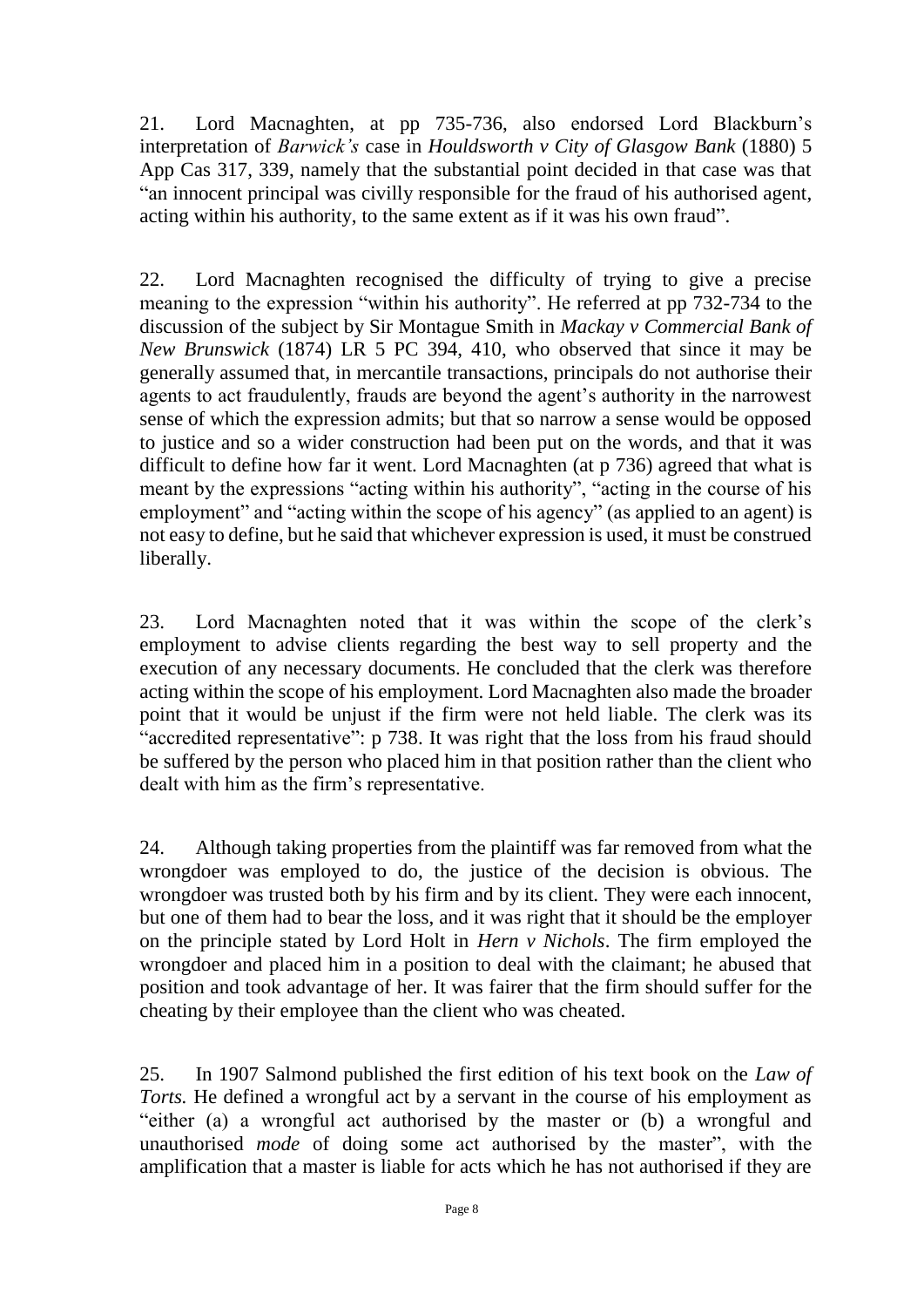"so connected with acts which he has authorised, that they may rightly be regarded as modes - although improper modes - of doing them" (pp 83-84).

26. Salmond's formula, repeated in later editions, was cited and applied in many cases, sometimes by stretching it artificially; but even with stretching, it was not universally satisfactory. The difficulties in its application were particularly evident in cases of injury to persons or property caused by an employee's deliberate act of misconduct.

27. In *Petterson v Royal Oak Hotel Ltd* [1948] NZLR 136 a barman refused to serve a drunken customer with more alcohol. As the customer was on his way out of the premises, he threw a glass at the barman which broke in pieces at his feet. The barman picked up a piece of the broken glass and threw it back at the departing customer, but missed him and injured the eye of another customer, who sued for damages. The trial judge found that the barman threw the piece of glass "not in order to expedite the departure of the troublesome customer, but as an expression of his personal resentment at the glass being thrown at him". He found for the claimant and his judgment was upheld by the Court of Appeal.

28. The Salmond formula was cited in argument. The Court of Appeal held that the barman's act was an improper mode of doing his job of keeping order in the bar and avoiding altercations, although at the time the customer was leaving. The justice of the result is obvious. The claimant was struck in the eye by a piece of glass thrown by the barman who was on duty, and there would be something wrong with the law if he was not entitled to compensation from the company which employed the barman. A barman needs to be capable of acting with restraint under provocation, for the safety of other customers, and if the proprietor engaged someone who was incapable of doing so and who injured an innocent customer, it would be wrong for the customer to be left with his only remedy against the barman. But to rationalise the result by describing the barman's loss of temper and act of retaliation as a mode, but improper mode, of keeping order and avoiding altercation is an unnatural use of words.

29. *Deatons Pty Ltd v Flew* (1949) 79 CLR 370 had similarities to *Petterson* but was decided differently. According to the jury's verdict, the claimant was the victim of an unprovoked attack by a barmaid on duty in a hotel when he asked her for the manager. She threw a glass of beer over him and then threw the glass in his face, causing him the loss of sight in one eye. The High Court of Australia held that there was no basis for finding that the barmaid was acting in the course of her employment. They rejected the argument that her conduct was incidental to her employment in that it was a method, though an improper method, of responding to an inquiry from a customer. They also rejected the argument, which had succeeded in *Petterson*, that her conduct was an improper mode of keeping order. Dixon J gave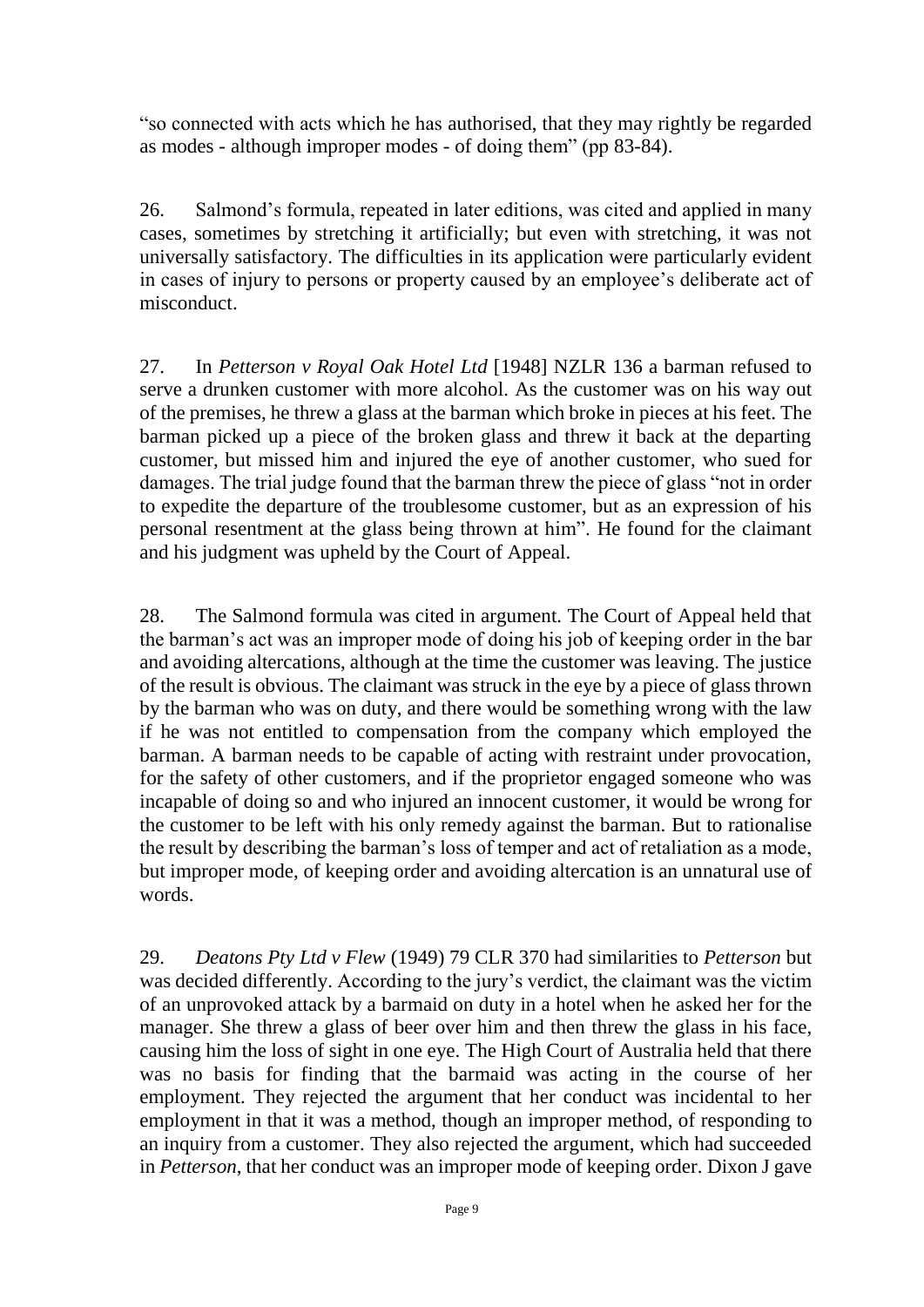two reasons: first, that she did not throw the glass in the course of keeping discipline, and secondly, that she was not in charge of the bar, but was working under the supervision of another woman.

30. I agree that it was tortuous and artificial to describe the barmaid's conduct as a mode of performing what she employed to do, but that does not make the result just. In a broader sense it occurred in the course of her employment. She was employed by the hotel proprietor to serve customers. She was approached in that capacity by a customer, and ordinary members of the public would surely expect the company who employed her to serve customers to have some responsibility for her conduct towards them. And it surely cannot be right that the measure of the company's responsibility should depend on whether she was the head barmaid or an assistant. The customer would have no knowledge what were the exact limits of her responsibilities.

31. In *Warren v Henlys Ltd* [1948] 2 All ER 935 a customer at a petrol station had an angry confrontation with the petrol station attendant, who wrongly suspected him of trying to make off without payment. The customer became enraged at the manner in which he was spoken to by the attendant. After paying for the petrol, the customer saw a passing police car and drove off after it. He complained to the police officer about the attendant's conduct and persuaded the officer to return with him to the petrol station. The officer listened to both men and indicated that he did not think that it was a police matter, whereupon the customer said that he would report the attendant to his employer. The officer was on the point of leaving, when the attendant punched the customer in the face, knocking him to the ground.

32. Hilbery J held that the assault was not committed in the course of the attendant's employment, applying the Salmond formula. By the time that the assault happened the customer's business with the petrol station had ended, the petrol had been paid for and the customer had left the premises. When he returned with the police officer it was for the purpose of making a personal complaint about the attendant. The attendant reacted violently to being told that the customer was going to report him to his employer, but there was no basis for holding the employer vicariously liable for that behaviour. The judge was right to dismiss the customer's claim against the petrol company. At the time of the incident the relationship between the plaintiff and the attendant had changed from that of customer and representative of the petrol company to that of a person making a complaint to the police and the subject of the complaint. In *Lister v Hesley Hall Ltd* [2002] 1 AC 215 Lord Millett commented, at para 80, that "the better view may have been that the employer was not liable because it was no part of the duties of the pump attendant to keep order", but there is no suggestion in the report of the case that there was any other employee in practical charge of the forecourt and cash desk area. If the attendant had punched the customer because he believed, rightly or wrongly, that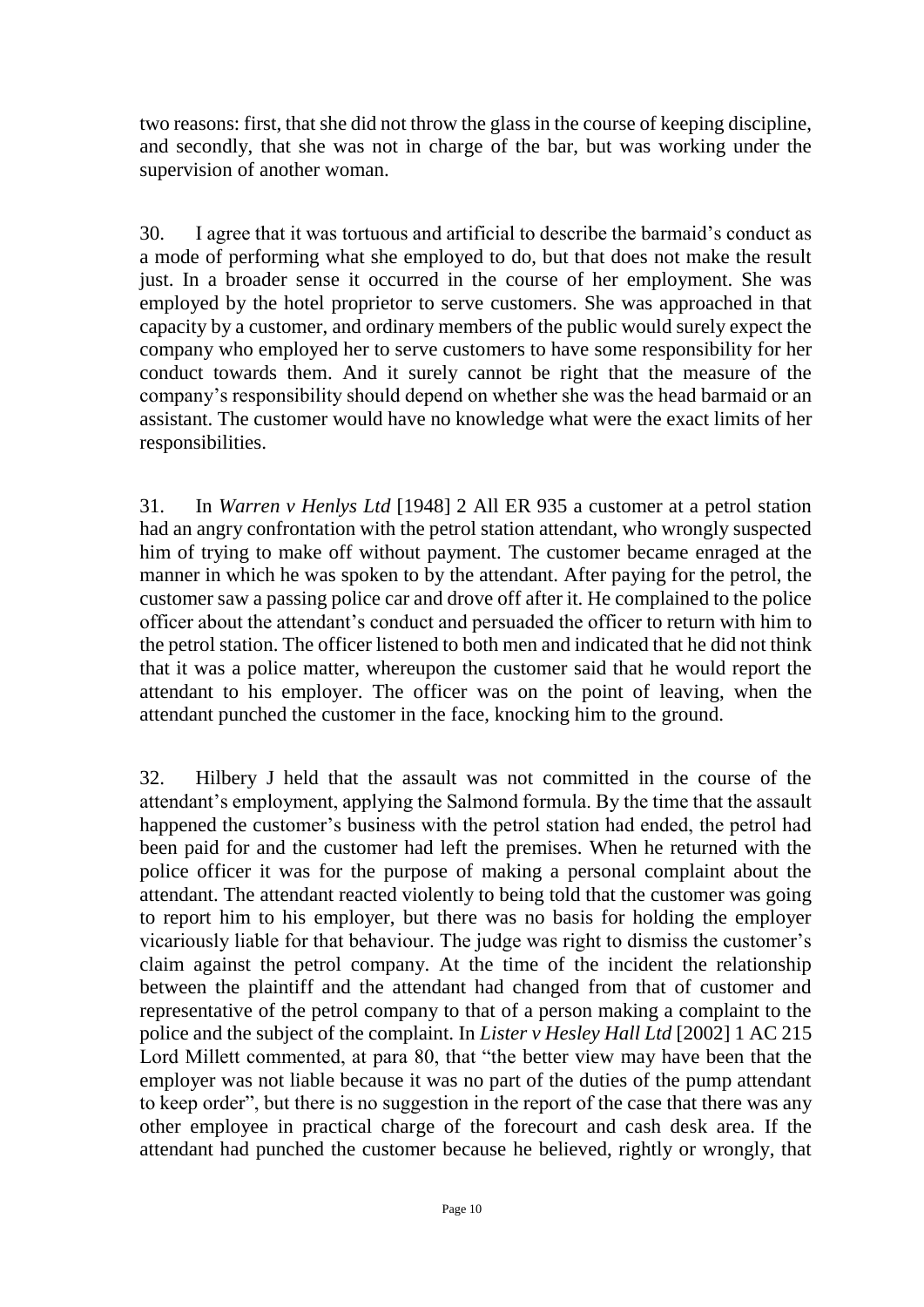the customer was leaving without payment, I would regard such conduct as occurring within the course of his employment.

33. In *Keppel Bus Co Ltd v Ahmad* [1974] 1 WLR 1082 the plaintiff was travelling in a bus when the conductor treated an elderly lady passenger in a highhanded and rude fashion. The plaintiff remonstrated with him. An altercation followed in which each tried to hit the other. They were separated by the passengers, but the conductor struck the plaintiff in the eye with his ticket punch, causing loss of sight in the eye. The trial judge and the Singapore Court of Appeal held that the bus company was vicariously liable, but the Privy Council decided otherwise.

34. The Board applied the Salmond formula. It held that the conductor's conduct could not be described as a wrong mode of performing the work which he was expressly or impliedly authorised to do. He could not be described as maintaining order in the bus; if anyone was keeping order in the bus, it was the passengers. The Board rejected the argument that his job could be described as "managing the bus" and that his conduct arose out of his power and duty to do so. The case illustrates again the awkwardness of the Salmond formula when applied to such situations. Looked at more broadly, the bus company selected the conductor for employment and put him in charge of the passenger area of the bus. He abused the position of authority which his employment gave him. Because he was throwing his weight around as the conductor, the plaintiff objected. Because the conductor objected to what he appeared to regard as interference with the exercise of his authority, he struck the plaintiff in the face. (The trial judge summarised it by saying that "He was in effect telling the plaintiff by his act not to interfere with him in his due performance of his duties": p 1084.) In such circumstances it was just that the passenger should be able to look to the company for compensation.

35. In two noteworthy cases the court took a broader approach to the question of scope of employment. Their significance is enhanced by the fact that they were cited with approval in *Lister*.

36. In *Central Motors (Glasgow) Ltd v Cessnock Garage and Motor Co* 1925 SC 796, 802, Lord Cullen said:

> "The question is not to be answered merely by applying the test whether the act in itself is one which the servant was authorised or ordered or forbidden to do. The employer has to shoulder responsibility on a wider basis; and he may, and often does, become responsible to third parties for acts which he has expressly or impliedly forbidden the servant to do. … It remains necessary to the master's responsibility that the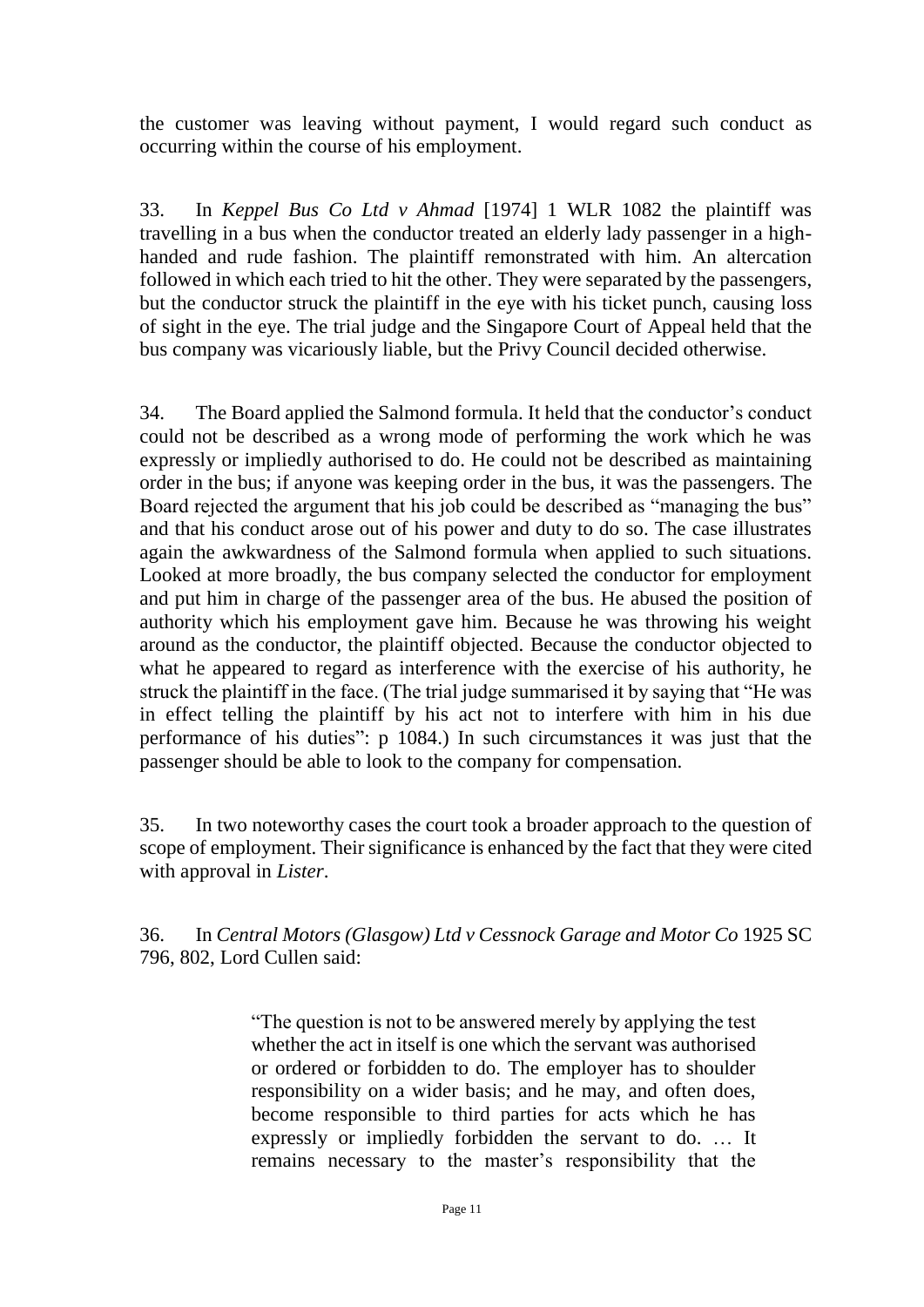servant's act be one done within the sphere of his service or the scope of his employment, but it may have this character although it consists in doing something which is the very opposite of what the servant has been intended or ordered to do, and which he does for his own private ends. An honest master does not employ or authorise his servant to commit crimes of dishonesty towards third parties; but nevertheless he may incur liability for a crime of dishonesty committed by the servant if it was committed by him within the field of activities which the employment assigned to him, and that although the crime was committed by the servant solely in pursuance of his own private advantage."

The expression "within the field of activities" assigned to the employee is helpful. It conjures a wider range of conduct than acts done in furtherance of his employment.

37. In *Rose v Plenty* [1976] 1 WLR 141 a milk roundsman paid a 13 year old boy to help him collect and deliver milk bottles, in disregard of his employer's rule prohibiting children from being carried on milk floats. The boy was injured when he fell off a milk float as a result of the employee's negligent driving. The trial judge dismissed the boy's claim against the employer on the ground that the employee was acting outside the scope of his employment and that the boy was a trespasser on the float, but his decision was reversed by a majority of the Court of Appeal.

38. Lord Denning, MR dealt with the matter briefly, holding that in taking the boy on the milk float the employee was still acting within the sphere of his employment. Scarman LJ considered the point at greater length, at pp 147-148:

> "In words which have frequently been quoted both in the courts and in the universities, *Salmond on Torts*, 16th ed (1973), p 462, refers to the basis of vicarious liability for accidental damage as being one of public policy. That view is supported by quotations (dated no doubt, but still full of life) of a dictum of Lord Brougham and of another, 100 years or more earlier, of Sir John Holt. That it is "socially convenient and rough justice" to make an employer liable for the torts of his servant in the cases to which the principle applies, was recognised in *Limpus v London General Omnibus Co*, 1 H & C 526; see the judgment of Willes J at p 539. I think it important to realise that the principle of vicarious liability is one of public policy. It is not a principle which derives from a critical or refined consideration of other concepts in the common law, for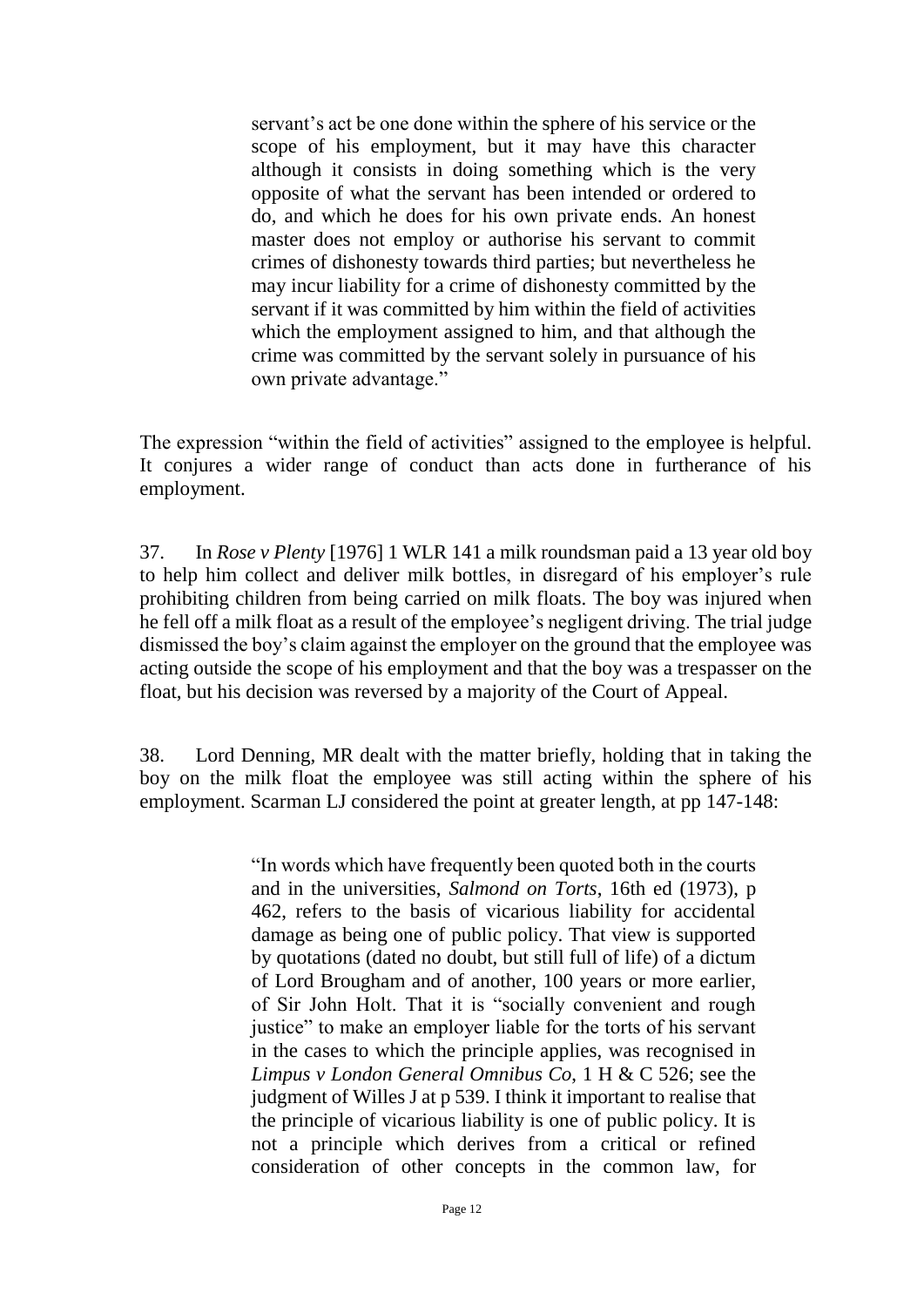example, the concept of trespass or indeed the concept of agency. No doubt in particular cases it may be relevant to consider whether a particular plaintiff was or was not a trespasser. Similarly, when, as I shall indicate, it is important that one should determine the course of employment of the servant, the law of agency may have some marginal relevance. But basically, as I understand it, the employer is made vicariously liable for the tort of his employee not because the plaintiff is an invitee, nor because of the authority possessed by the servant, but because it is a case in which the employer, having put matters into motion, should be liable if the motion which he has originated leads to damage to another. What is the approach which the cases identify as the correct approach in order to determine this question of public policy? First, … one looks to see whether the servant has committed a tort upon the plaintiff … The next question … is whether the employer should shoulder the liability for compensating the person injured by the tort … [I]t does appear to me to be clear, since the decision of *Limpus v London General Omnibus Co*, 1 H & C 526, that that question has to be answered by directing attention to what the servant was employed to do when he committed the tort that has caused damage to the plaintiff. The servant was, of course, employed at the time of the accident to do a whole number of operations. He was certainly not employed to give the boy a lift, and if one confines one's analysis of the facts to the incident of injury to the plaintiff, then no doubt one would say that carrying the boy on the float - giving him a lift - was not in the course of the servant's employment. But in *Ilkiw v Samuels* [1963] 1 WLR 991 Diplock LJ indicated that the proper approach to the nature of the servant's employment is a broad one. He says, at p 1004: 'As each of these nouns implies' - he is referring to the nouns used to describe course of employment, sphere, scope and so forth - 'the matter must be looked at broadly, not dissecting the servant's task into its component activities - such as driving, loading, sheeting and the like - by asking: what was the job on which he was engaged for his employer? and answering that question as a jury would'."

#### *Lister v Hesley Hall Ltd*

39. In *Lister* the House of Lords was faced with the problem of the application of the doctrine of vicarious liability to the warden of a school boarding house who sexually abused the children in his care. The Salmond formula was stretched to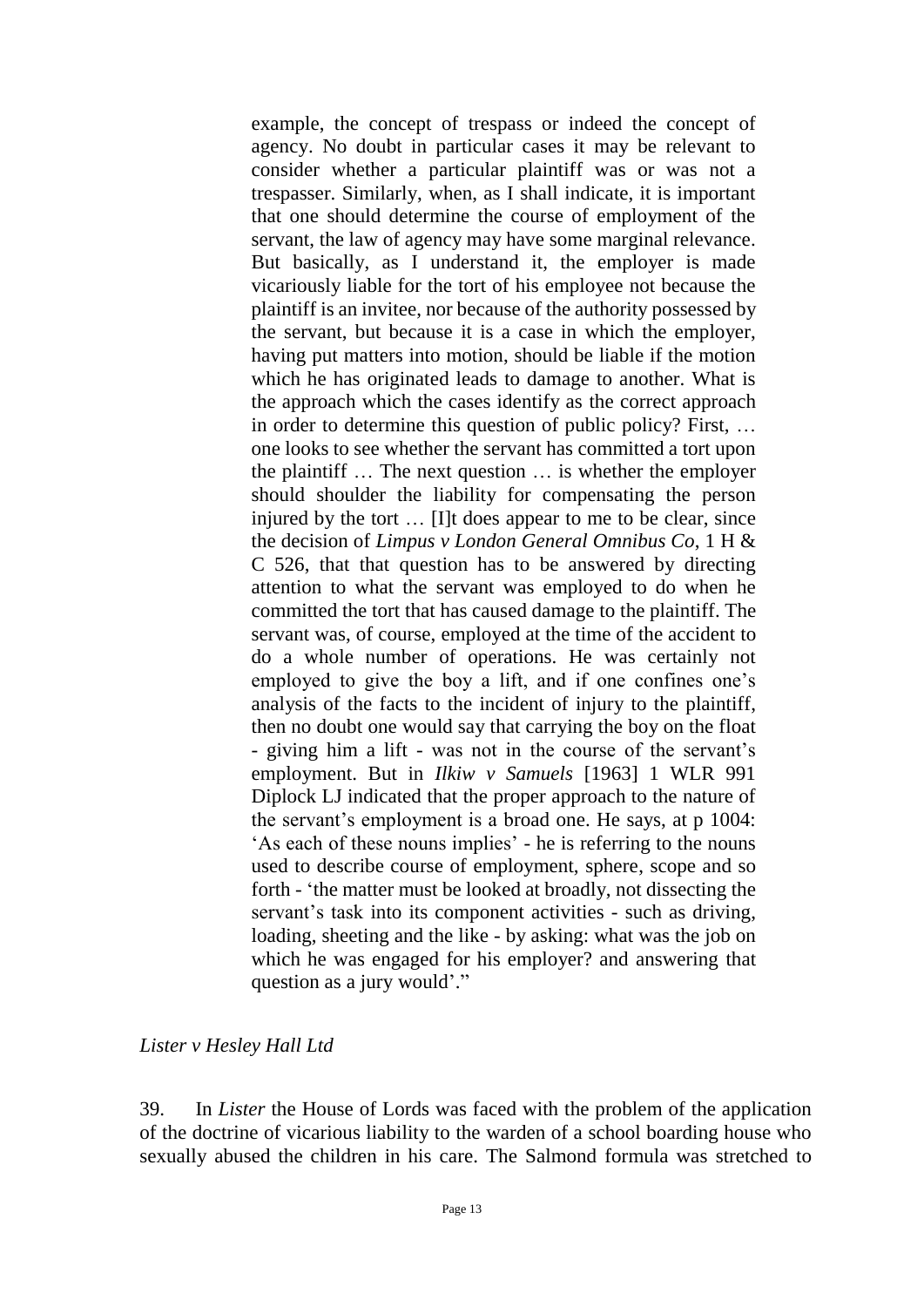breaking point. Even on its most elastic interpretation, the sexual abuse of the children could not be described as a mode, albeit an improper mode, of caring for them. Drawing on Scarman LJ's approach, Lord Steyn (with whom Lords Hutton and Hobhouse agreed) spoke of the pitfalls of terminology and said that it was not necessary to ask whether the acts of sexual abuse were modes of doing authorised acts. He posed the broad question whether the warden's torts was so closely connected with his employment that it would be just to hold the employers liable. He concluded that the employers were vicariously liable because they undertook the care of the children through the warden and he abused them. There was therefore a close connection between his employment and his tortious acts. To similar effect, Lord Clyde said that the warden had a general duty to look after the children, and the fact that he abused them did not sever the connection with his employment; his acts had to be seen in the context that he was entrusted with responsibility for their care, and it was right that his employers should be liable for the way in which he behaved towards them as warden of the house.

40. In adopting the approach which he did, Lord Steyn referred to the judgment of McLachlin J in *Bazley v Curry* (1999) 174 DLR (4th) 45. McLachlin J summarised the public policy justification for imposing vicarious liability, at para 31, in a similar fashion to Holt and Scarman LJ:

> "The employer puts in the community an enterprise which carries with it certain risks. When those risks materialize and cause injury to a member of the public despite the employer's reasonable efforts, it is fair that the person or organisation that creates the enterprise and hence the risk should bear the loss."

Compare Scarman LJ's statement that "the employer, having put matters into motion, should be liable if the motion which he has originated leads to damage to another". This thinking has been prominent in cases since *Lister* as the social underpinning of the doctrine of vicarious liability, but the court is not required in each case to conduct a retrospective assessment of the degree to which the employee would have been considered to present a risk. As Immanuel Kant wrote, "Out of the crooked timber of humanity, no straight thing was ever made." The risk of an employee misusing his position is one of life's unavoidable facts.

41. In *Dubai Aluminium Co Ltd v Salaam* [2002] UKHL 48; [2003] 2 AC 366, the House of Lords applied the *Lister* approach to vicarious liability in a case of commercial fraud. Lord Nicholls (with whom Lords Slynn and Hutton agreed) said:

> "22. ... II t is a fact of life, and therefore to be expected by those who carry on businesses, that sometimes their agents may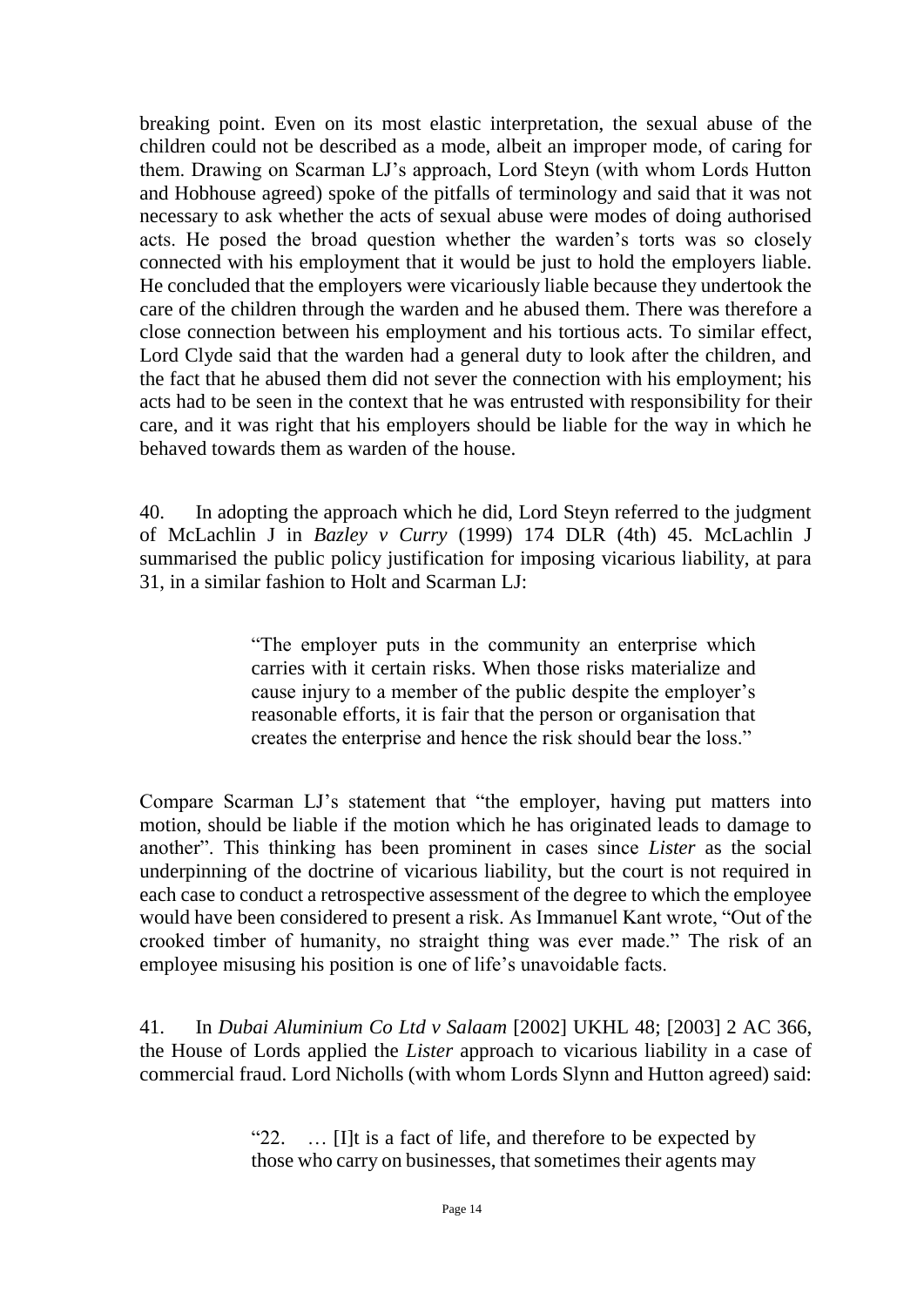exceed the bounds of their authority or even defy express instructions. It is fair to allocate risk of losses thus arising to the businesses rather than leave those wronged with the sole remedy, of doubtful value, against the individual employee who committed the wrong. To this end, the law has given the concept of 'ordinary course of employment' an extended scope.

23. If, then, authority is not the touchstone, what is? ... Perhaps the best general answer is that the wrongful conduct must be so closely connected with acts the partner or employee was authorised to do that, for the purpose of the liability of the firm or the employer to third parties, the wrongful act *may fairly and properly be regarded* as done by the partner while acting in the ordinary course of the firm's business or the employee's employment … (Original emphasis)

25. This 'close connection' test focuses attention in the right direction. But it affords no guidance on the type or degree of connection which will normally be regarded as sufficiently close to prompt the legal conclusion that the risk of the wrongful act occurring, and any loss flowing from the wrongful act, should fall on the firm or employer rather than the third party who was wronged. …

26. This lack of precision is inevitable, given the infinite range of circumstances where the issue arises. The crucial feature or features, either producing or negativing vicarious liability, vary widely from one case or type of case to the next. Essentially the court makes an evaluative judgment in each case, having regard to all the circumstances and, importantly, having regard to the assistance provided by previous court decisions."

42. The "close connection" test adumbrated in *Lister* and *Dubai Aluminium* has been followed in a line of later cases including several at the highest level: *Bernard v Attorney General of Jamaica* [2004] UKPC 47; [2005] IRLR 398, *Brown v Robinson* [2004] UKPC 56, *Majrowski v Guy's and St Thomas's NHS Trust* [2006] UKHL 34; [2007] 1 AC 224 and *Various Claimants v Catholic Child Welfare Society* [2012] UKHL 56; [2013] 2 AC 1 ("the *Christian Brothers* case").

43. In the *Christian Brothers* case Lord Phillips of Worth Matravers said at para 74 that it is not easy to deduce from *Lister* the precise criteria that will give rise to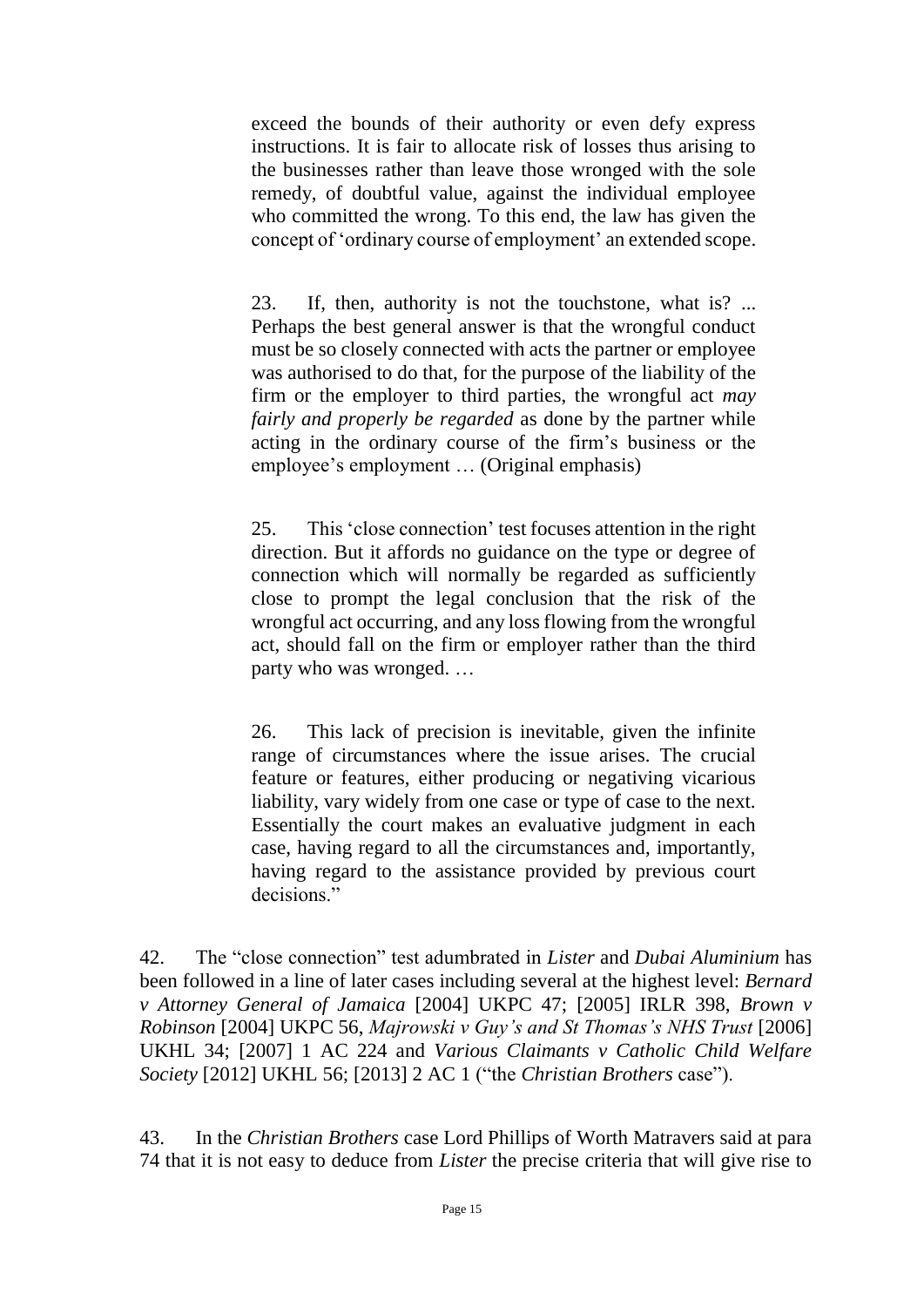vicarious liability for sexual abuse (or, he might have added, other abuse), and that the test of "close connection" tells one nothing about the nature of the connection. However, in *Lister* the court was mindful of the risk of over-concentration on a particular form of terminology, and there is a similar risk in attempting to overrefine, or lay down a list of criteria for determining, what precisely amounts to a sufficiently close connection to make it just for the employer to be held vicariously liable. Simplification of the essence is more desirable.

### *The present law*

44. In the simplest terms, the court has to consider two matters. The first question is what functions or "field of activities" have been entrusted by the employer to the employee, or, in everyday language, what was the nature of his job. As has been emphasised in several cases, this question must be addressed broadly; see in particular the passage in Diplock LJ's judgment in *Ilkiw v Samuels* included in the citation from *Rose v Plenty* [1963] 1 WLR 991, 1004 at para 38 above, and cited also in *Lister* by Lord Steyn at para 20, Lord Clyde at para 42, Lord Hobhouse at para 58 and Lord Millett at para 77.

45. Secondly, the court must decide whether there was sufficient connection between the position in which he was employed and his wrongful conduct to make it right for the employer to be held liable under the principle of social justice which goes back to Holt. To try to measure the closeness of connection, as it were, on a scale of 1 to 10, would be a forlorn exercise and, what is more, it would miss the point. The cases in which the necessary connection has been found for Holt's principle to be applied are cases in which the employee used or misused the position entrusted to him in a way which injured the third party. *Lloyd v Grace, Smith & Co*, *Peterson* and *Lister* were all cases in which the employee misused his position in a way which injured the claimant, and that is the reason why it was just that the employer who selected him and put him in that position should be held responsible. By contrast, in *Warren v Henlys Ltd* any misbehaviour by the petrol pump attendant, qua petrol pump attendant, was past history by the time that he assaulted the claimant. The claimant had in the meantime left the scene, and the context in which the assault occurred was that he had returned with the police officer to pursue a complaint against the attendant.

46. Contrary to the primary submission advanced on the claimant's behalf, I am not persuaded that there is anything wrong with the *Lister* approach as such. It has been affirmed many times and I do not see that the law would now be improved by a change of vocabulary. Indeed, the more the argument developed, the less clear it became whether the claimant was advocating a different approach as a matter of substance and, if so, what the difference of substance was.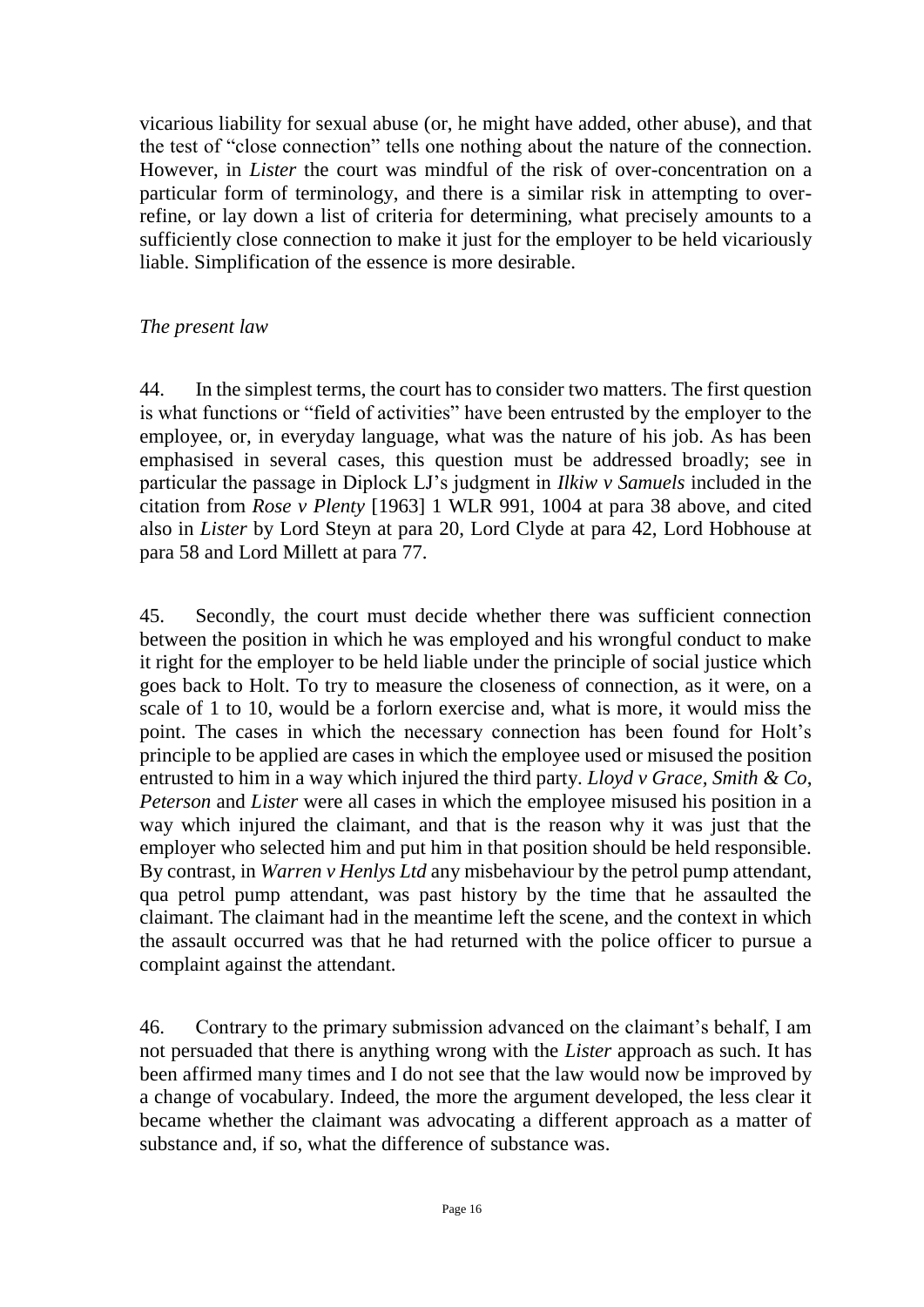#### *The present case*

47. In the present case it was Mr Khan's job to attend to customers and to respond to their inquiries. His conduct in answering the claimant's request in a foul mouthed way and ordering him to leave was inexcusable but within the "field of activities" assigned to him. What happened thereafter was an unbroken sequence of events. It was argued by the respondent and accepted by the judge that there ceased to be any significant connection between Mr Khan's employment and his behaviour towards the claimant when he came out from behind the counter and followed the claimant onto the forecourt. I disagree for two reasons. First, I do not consider that it is right to regard him as having metaphorically taken off his uniform the moment he stepped from behind the counter. He was following up on what he had said to the claimant. It was a seamless episode. Secondly, when Mr Khan followed the claimant back to his car and opened the front passenger door, he again told the claimant in threatening words that he was never to come back to petrol station. This was not something personal between them; it was an order to keep away from his employer's premises, which he reinforced by violence. In giving such an order he was purporting to act about his employer's business. It was a gross abuse of his position, but it was in connection with the business in which he was employed to serve customers. His employers entrusted him with that position and it is just that as between them and the claimant, they should be held responsible for their employee's abuse of it.

48. Mr Khan's motive is irrelevant. It looks obvious that he was motivated by personal racism rather than a desire to benefit his employer's business, but that is neither here nor there.

49. I would allow the appeal.

## **LORD DYSON:**

50. As Lord Toulson has explained, the test for holding an employer vicariously liable for the tort of his employee has troubled the courts for many years. The "close connection" test (whether the employee's tort is so closely connected with his employment that it would be just to hold the employer liable) was first articulated in this jurisdiction by the House of Lords in *Lister v Hesley Hall Ltd* [2002] 1 AC 215. It has been subsequently followed in many cases, including several at the highest level: see para 42 above. As Lord Nicholls said in *Dubai Aluminium Co Ltd v Salaam* [2002] UKHL 48; [2003] 2 AC 366, para 26, the test is imprecise, but that is inevitable given the infinite range of circumstances where the issue of vicarious liability arises. The court, he said, has to make an evaluative judgment in each case, having regard to all the circumstances and to the assistance provided by previous court decisions on the facts of other cases.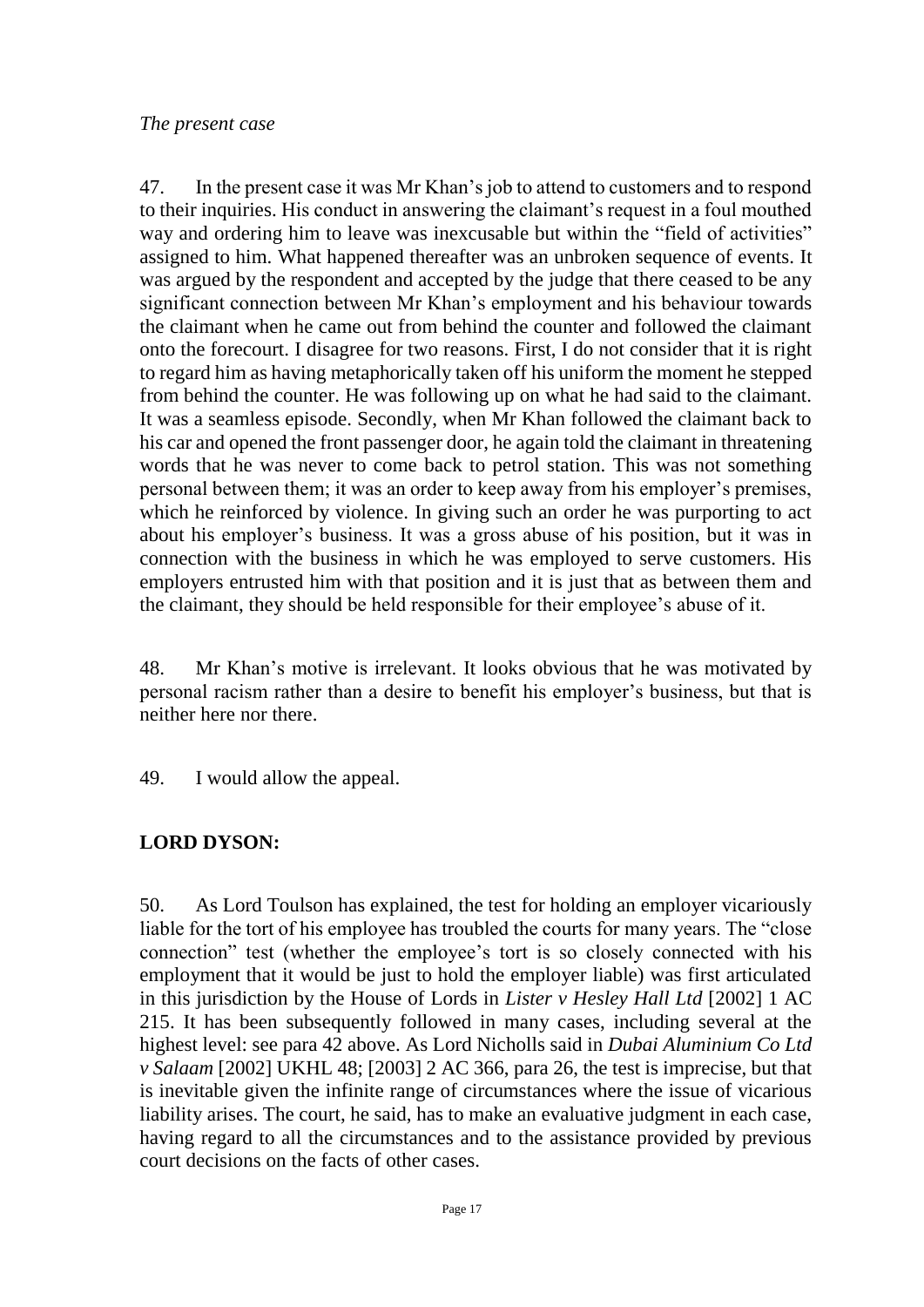51. The appellant in his application for permission to appeal in the present case argued that this court should reformulate the close connection test. In his written case, he submitted that it should be refined or replaced altogether "in order to reflect modern views of justice; to advance the doctrine's underlying policy considerations [underlying vicarious liability]; and to set clearer and less arbitrary boundaries".

52. Accordingly, he submitted that the test for vicarious liability should be whether the employee (described as an "authorised representative" of the employer) commits the tort in circumstances where the reasonable observer would consider the employee to be acting in that representative capacity.

53. The close connection test has now been repeatedly applied by our courts for some 13 years. In my view, it should only be abrogated or refined if a demonstrably better test can be devised. Far from being demonstrably better, the proposed new test is hopelessly vague. What does "representative capacity" mean in this context? And by what criteria is the court to determine the circumstances in which the reasonable observer would consider the employee to be acting in a representative capacity? I do not see how this test is more precise than the close connection test or how it better reflects modern views of justice. The attraction of the close connection test is that it is firmly rooted in justice. It asks whether the employee's tort is so closely connected with his employment as to make it just to hold the employer liable.

54. It is true that the test is imprecise. But this is an area of the law in which, as Lord Nicholls said, imprecision is inevitable. To search for certainty and precision in vicarious liability is to undertake a quest for a chimaera. Many aspects of the law of torts are inherently imprecise. For example, the imprecise concepts of fairness, justice and reasonableness are central to the law of negligence. The test for the existence of a duty of care is whether it is fair, just and reasonable to impose such a duty. The test for remoteness of loss is one of reasonable foreseeability. Questions such as whether to impose a duty of care and whether loss is recoverable are not always easy to answer because they are imprecise. But these tests are now well established in our law. To adopt the words of Lord Nicholls, the court has to make an evaluative judgment in each case having regard to all the circumstances and having regard to the assistance provided by previous decisions on the facts of other cases.

55. In *Various Claimants v Catholic Child Welfare Society* [2012] UKSC 56; [2013] 2 AC 1 Lord Phillips said at para 19 "the law of vicarious liability is on the move". It is true that there have been developments in the law as to the type of *relationship* that has to exist between an individual and a defendant for vicarious liability to be imposed on the defendant in respect of a tort committed by that individual. These developments have been a response to changes in the legal relationships between enterprises and members of their workforces and the